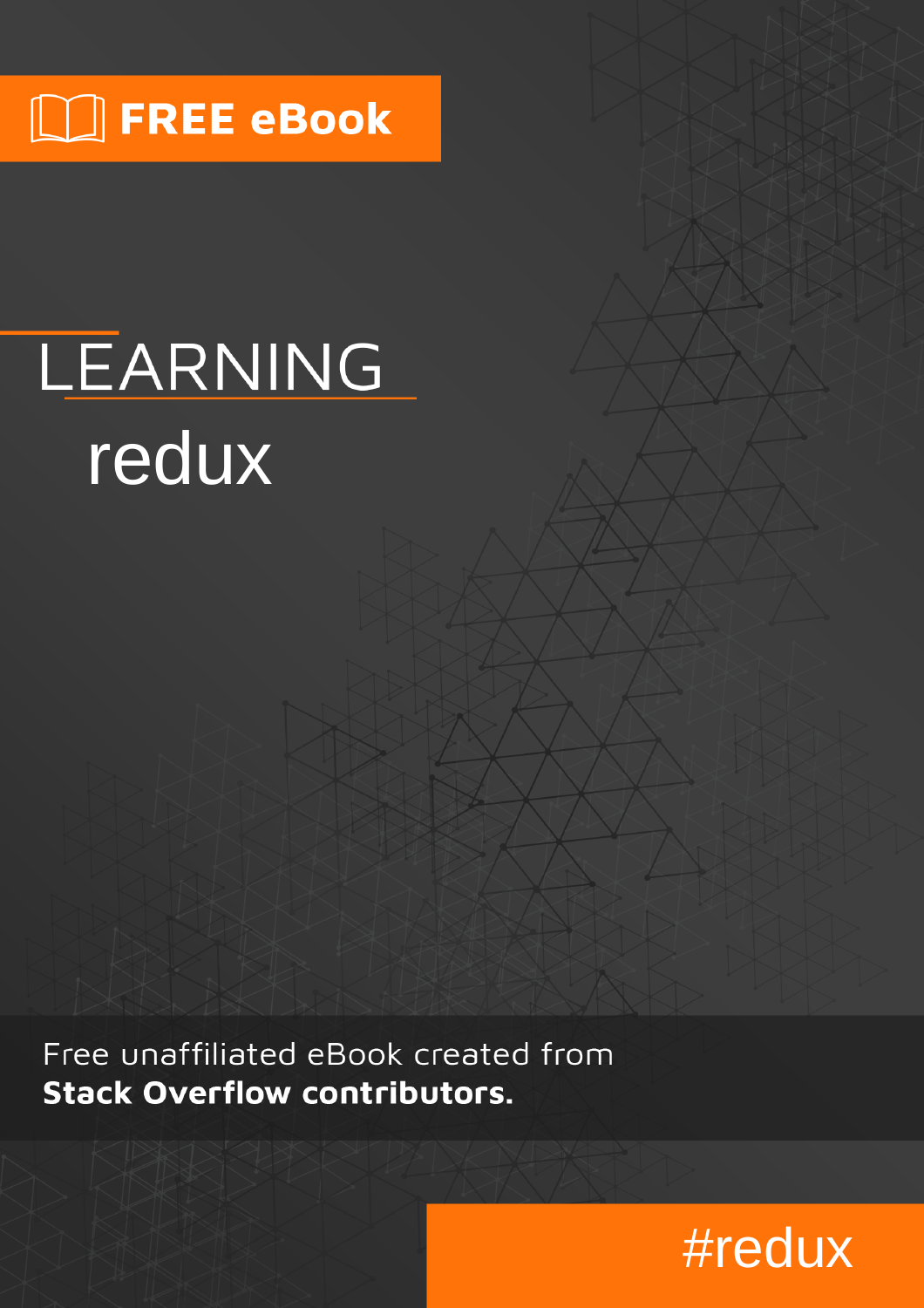# **Table of Contents**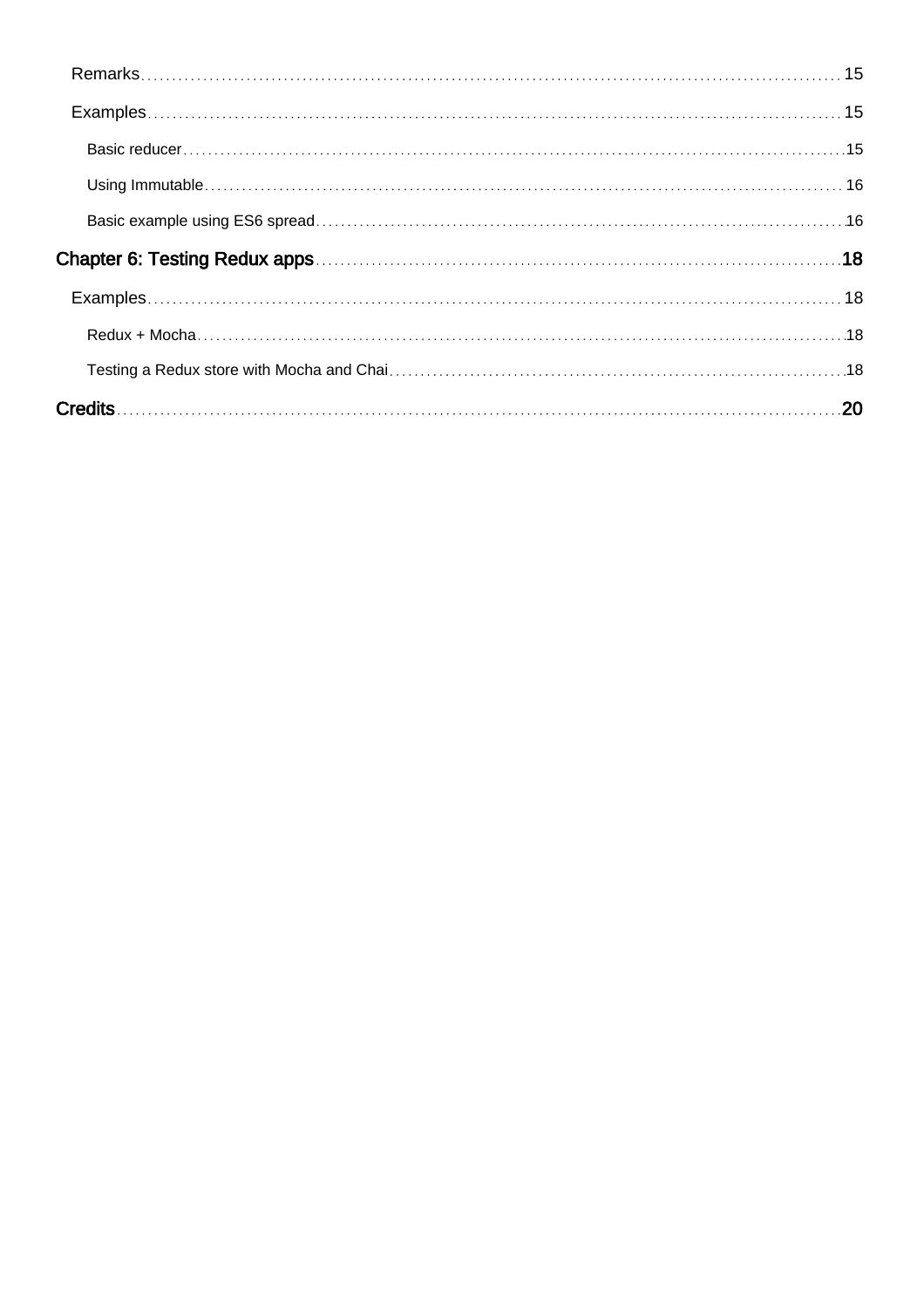<span id="page-3-0"></span>

You can share this PDF with anyone you feel could benefit from it, downloaded the latest version from: [redux](http://riptutorial.com/ebook/redux)

It is an unofficial and free redux ebook created for educational purposes. All the content is extracted from [Stack Overflow Documentation,](https://archive.org/details/documentation-dump.7z) which is written by many hardworking individuals at Stack Overflow. It is neither affiliated with Stack Overflow nor official redux.

The content is released under Creative Commons BY-SA, and the list of contributors to each chapter are provided in the credits section at the end of this book. Images may be copyright of their respective owners unless otherwise specified. All trademarks and registered trademarks are the property of their respective company owners.

Use the content presented in this book at your own risk; it is not guaranteed to be correct nor accurate, please send your feedback and corrections to [info@zzzprojects.com](mailto:info@zzzprojects.com)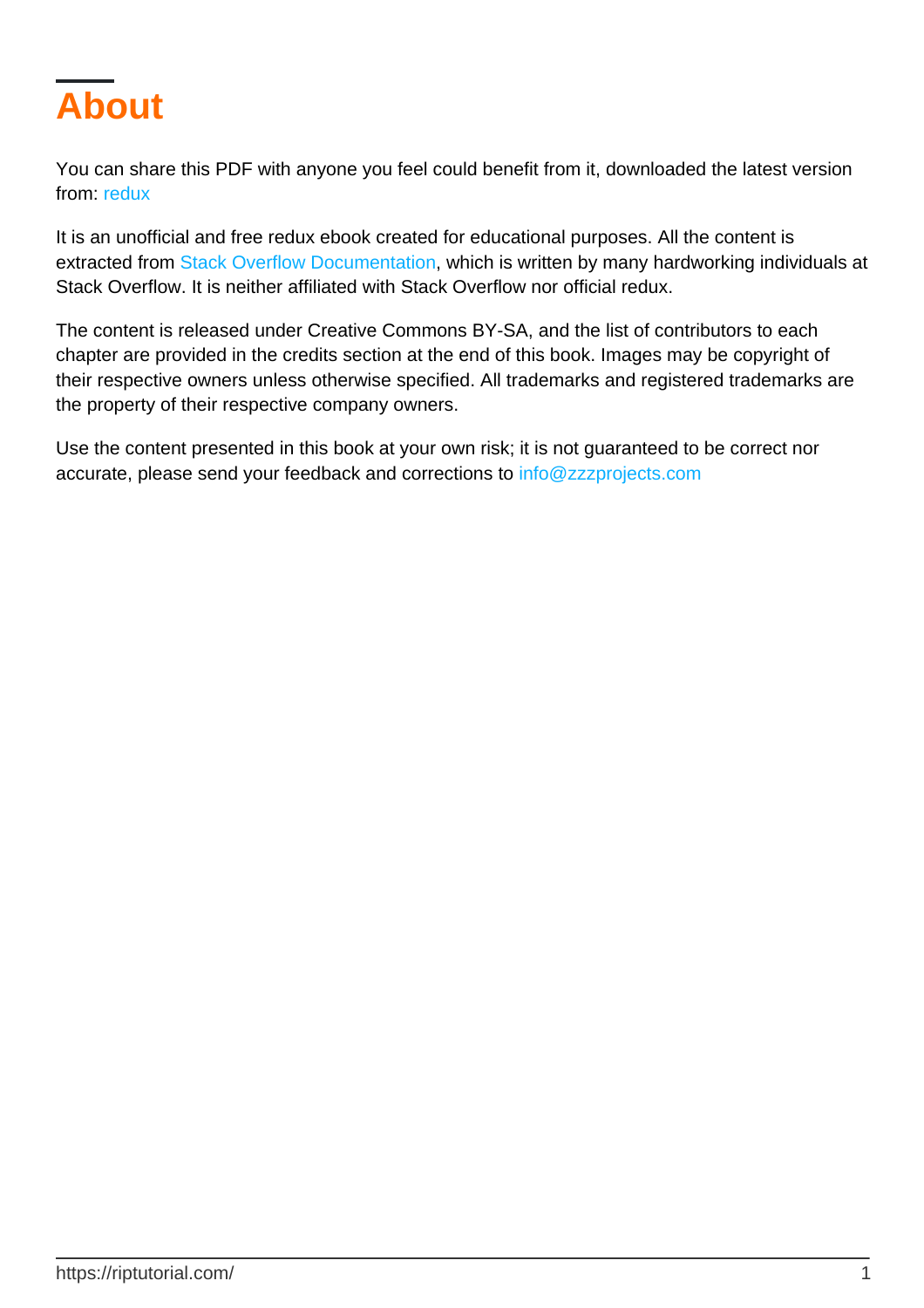# <span id="page-4-0"></span>**Chapter 1: Getting started with redux**

### <span id="page-4-1"></span>**Remarks**

Redux is a JavaScript library that implements state container of the Flux-based architecture.

Redux can be described in three fundamental principles:

- 1. Single source of truth (Single store)
- 2. State is read only (need actions to signal change)
- 3. Changes are made with pure functions (This creates new state according to the actions)

Main parts:

- store constructor
- store.dispatch(action)
- middleware
- reducers

Redux is astonishingly simple. It uses a function called a reducer (a name derived from the JavaScript reduce method) that takes two parameters: An action, and a next state.

The reducer has access to the current (soon to be previous) state, applies the given action to that state, and returns the desired next state.

Reducers are designed to be pure functions; meaning, they produce no side effects. If you pass the same input values to a reducer 100 times, you will get the exact same output value 100 times. Nothing weird happens. They are completely predictable. As someone with a prominent "NO SURPRISES" sticky note on my monitor, this is a wonderful idea to contemplate.

Reducers do not store state, and they do NOT mutate state. They are passed state, and they return state. This is what reducers look like in action.<http://redux.js.org/docs/basics/Reducers.html>

<span id="page-4-2"></span>Reference:<http://redux.js.org/docs/introduction/Motivation.html>

### **Versions**

| Versions | <b>Release Date</b> |
|----------|---------------------|
| V3.6.0   | 2016-09-04          |
| V3.5.0   | 2016-04-20          |
| V3.4.0   | 2016-04-09          |
| V3.3.0   | 2016-02-06          |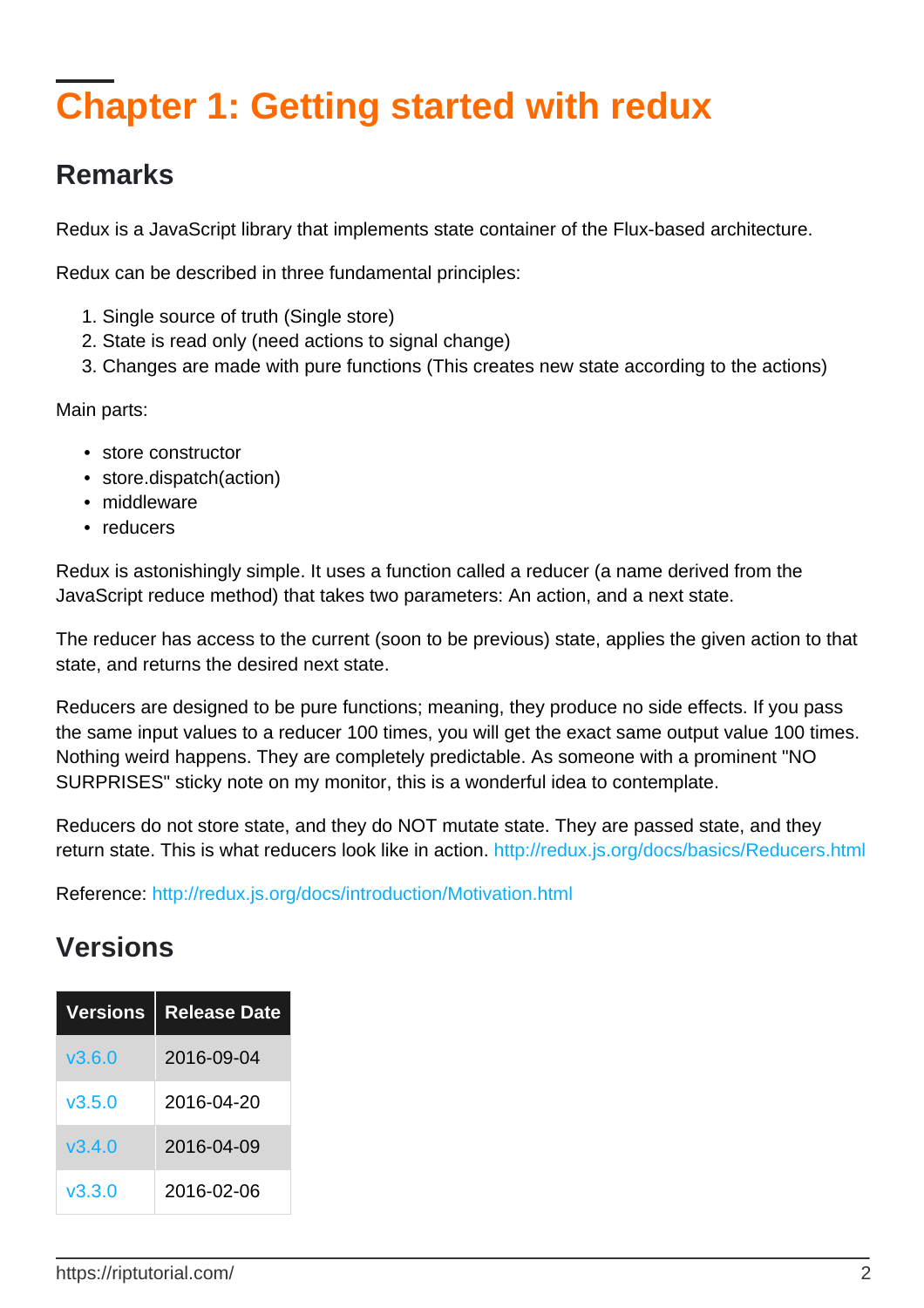| <b>Versions</b> | <b>Release Date</b> |
|-----------------|---------------------|
| v3.2.0          | 2016-02-01          |
| v310            | 2016-01-28          |
| v3.0.0          | 2015-09-13          |
| V2.0.0          | 2015-09-01          |
| V1.0.0          | 2015-08-14          |

### <span id="page-5-0"></span>**Examples**

<span id="page-5-1"></span>**Installation or Setup**

#### **Basic installation:**

You can download redux javascript file, using this [link](https://npmcdn.com/redux@latest/dist/redux.min.js).

Also you can install redux, using [bower](http://bower.io):

bower install https://npmcdn.com/redux@latest/dist/redux.min.js

Next, you need to include redux to your page:

```
<html>
   <head>
    <script type="text/javascript" src="/path/to/redux.min.js"></script>
   </head>
   <body>
     <div id="app"></div>
     <script>
      // Redux is available as `window.Redux` variable.
     </script>
   </body>
</html>
```
#### **Npm installation:**

If you are using [npm,](https://www.npmjs.com/) to install redux, you need to run:

npm install redux --save

Next, to use redux, you need to require it (assuming you are using module bundler, like [webpack](http://webpack.github.io)):

```
var redux = require('redux');
```
Or if you are using es6 transpiler, like [babel:](http://babeljs.io)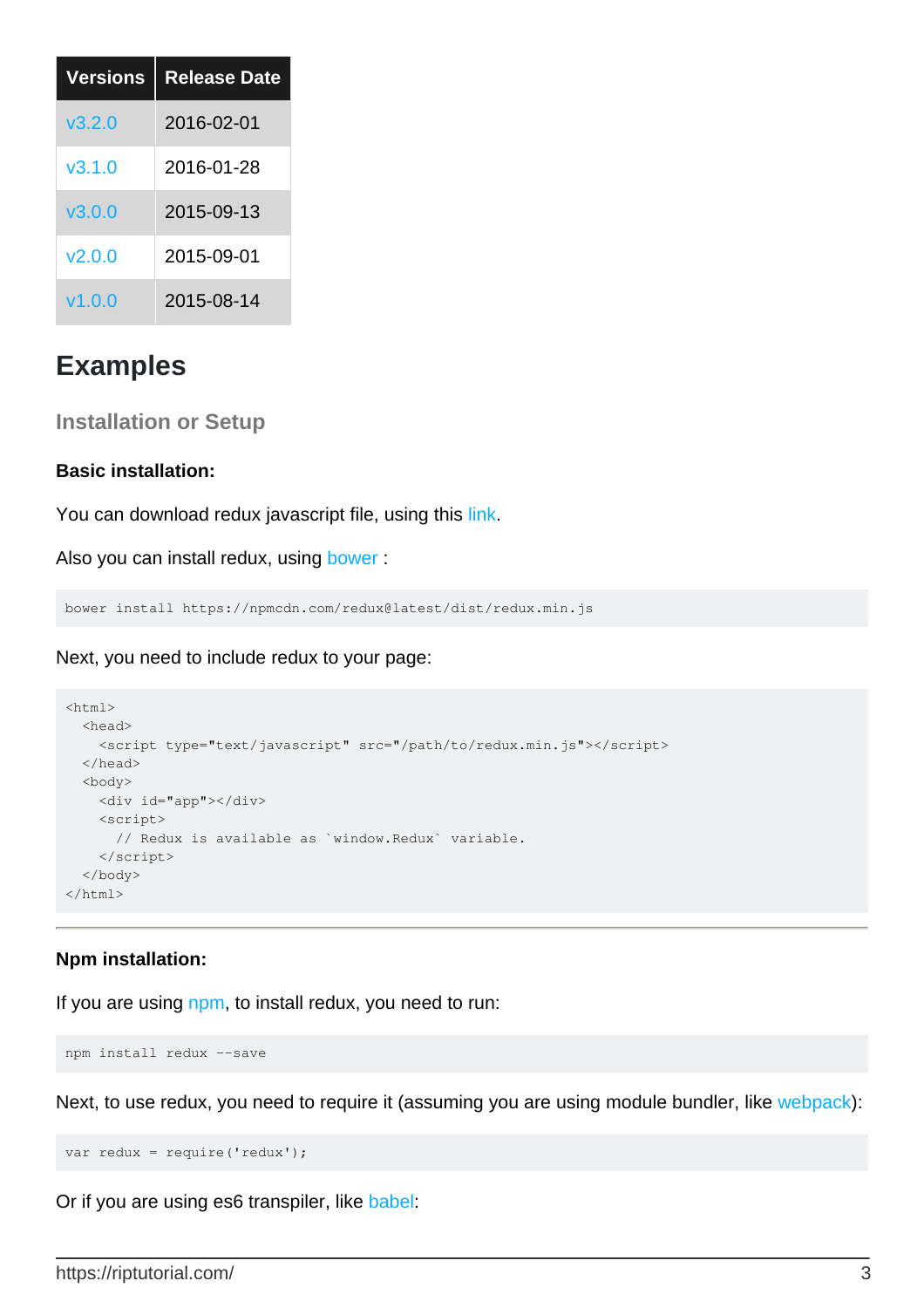#### <span id="page-6-0"></span>**Vanilla Redux Example (without React or others)**

You can see the running demo by [clicking here](https://jsfiddle.net/inancgumus/e3067seu/).

#### **HTML:**

```
<p>
   <span>Counter State</span><br />
   (<em>Will increase each minute</em>):
  <br><p> <span id="counter-state" style="font-weight: bolder"></span>
  \langle/p>
\rm{<} /p> \rm{>}<p>
   <button id="increment-action">+ Increase +</button>
   <button id="decrement-action">- Decrease -</button>
\langle/p>
```
#### **REDUX LOGIC:**

```
// ------------------------- reducer helpers -----
let reducers = {}
let addReducer = (reducers, actionType, reducer) =>
  reducers[actionType] = (state, action) => {
    if (action.type == actionType) {
      return reducer(state, action)
     }
   }
let reducer = (state, action) => {
   if (reducers[action.type]) {
    return reducers[action.type](state, action)
  }
  return state
}
// ------------------------ redux setup ------------------------
const {
  createStore,
  applyMiddleware
  } = Redux
// apply logging middleware (not necessary)
// open the console to see the action logger output on each time new action dispatched
const actionLogger = ({ dispatch, getState }) => next => action => {
 console.log("action logger: action.type=%s state=%d", action.type, getState())
   return next(action)
}
```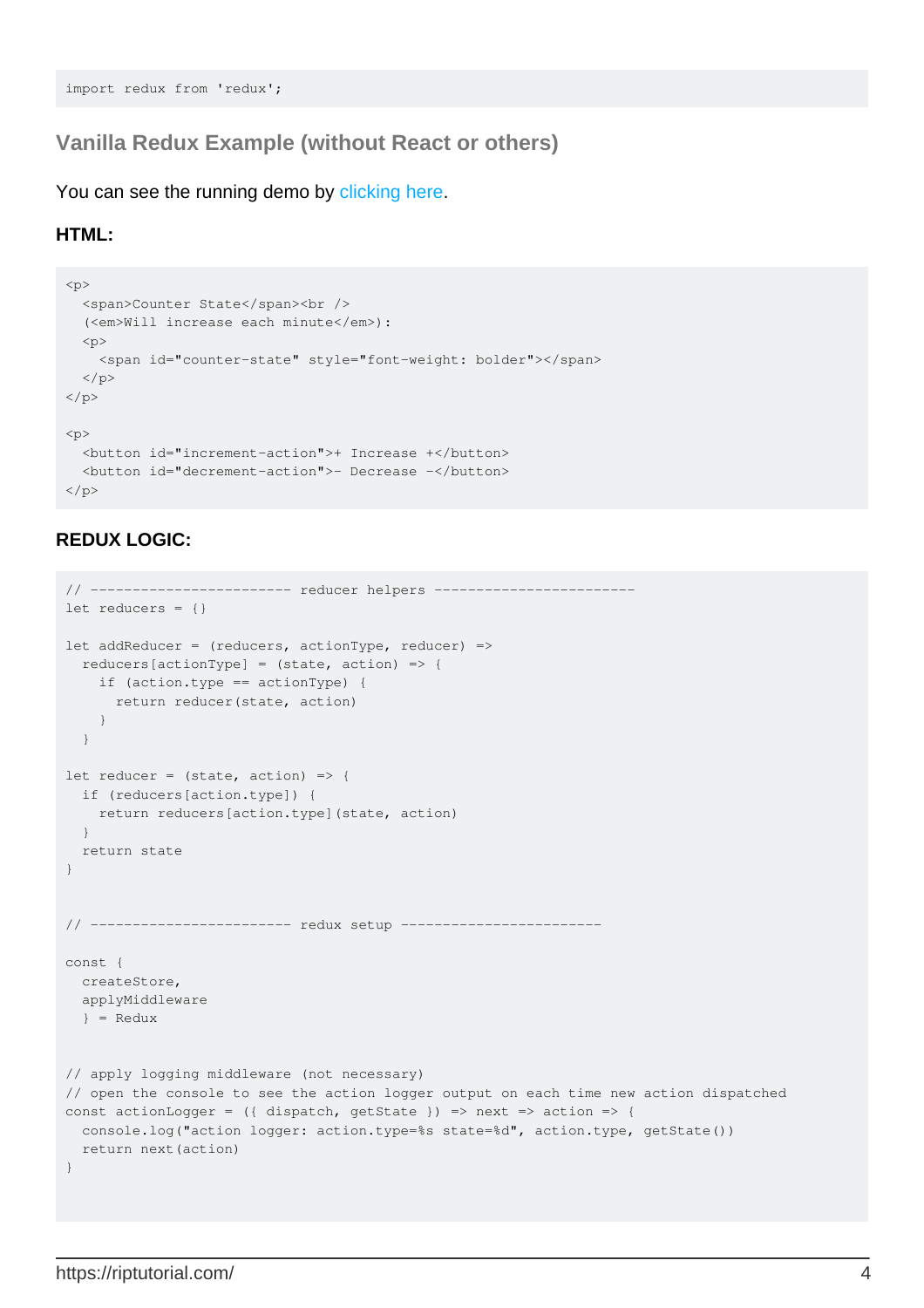```
// ------------------------ reducers ------------------------
// those will be creating new states and returning it,
// depending on the dispatched actions
addReducer(reducers, 'INCREMENT', (state, action) => ++state)
addReducer(reducers, 'DECREMENT', (state, action) => --state)
const DEFAULT_STATE = 0
const store = createStore(
  reducer,
  DEFAULT_STATE,
  applyMiddleware(actionLogger)
);
console.log(createStore)
// ------------------------ rendering ------------------------
let render = () => document.getElementById('counter-state').innerHTML = store.getState()
//
// IMPORTANT BINDING:
//
// store will be dispatching the new state to the render method each time the state changes
//
store.subscribe(render)
//
// render with the state for the first time
//
render()
// ------------------------ redux actions ------------------------
// continously increment the counter (the state) each second
setInterval(() => store.dispatch({type: 'INCREMENT'}), 1000)
// only increment the counter on click to the increase button
document
   .getElementById('increment-action')
  .addEventListener('click', () => store.dispatch({type: 'INCREMENT'}))
// only decrement the counter on click to the decrease button
document
   .getElementById('decrement-action')
   .addEventListener('click', () => store.dispatch({type: 'DECREMENT'}))
```
Read Getting started with redux online: [https://riptutorial.com/redux/topic/1101/getting-started](https://riptutorial.com/redux/topic/1101/getting-started-with-redux)[with-redux](https://riptutorial.com/redux/topic/1101/getting-started-with-redux)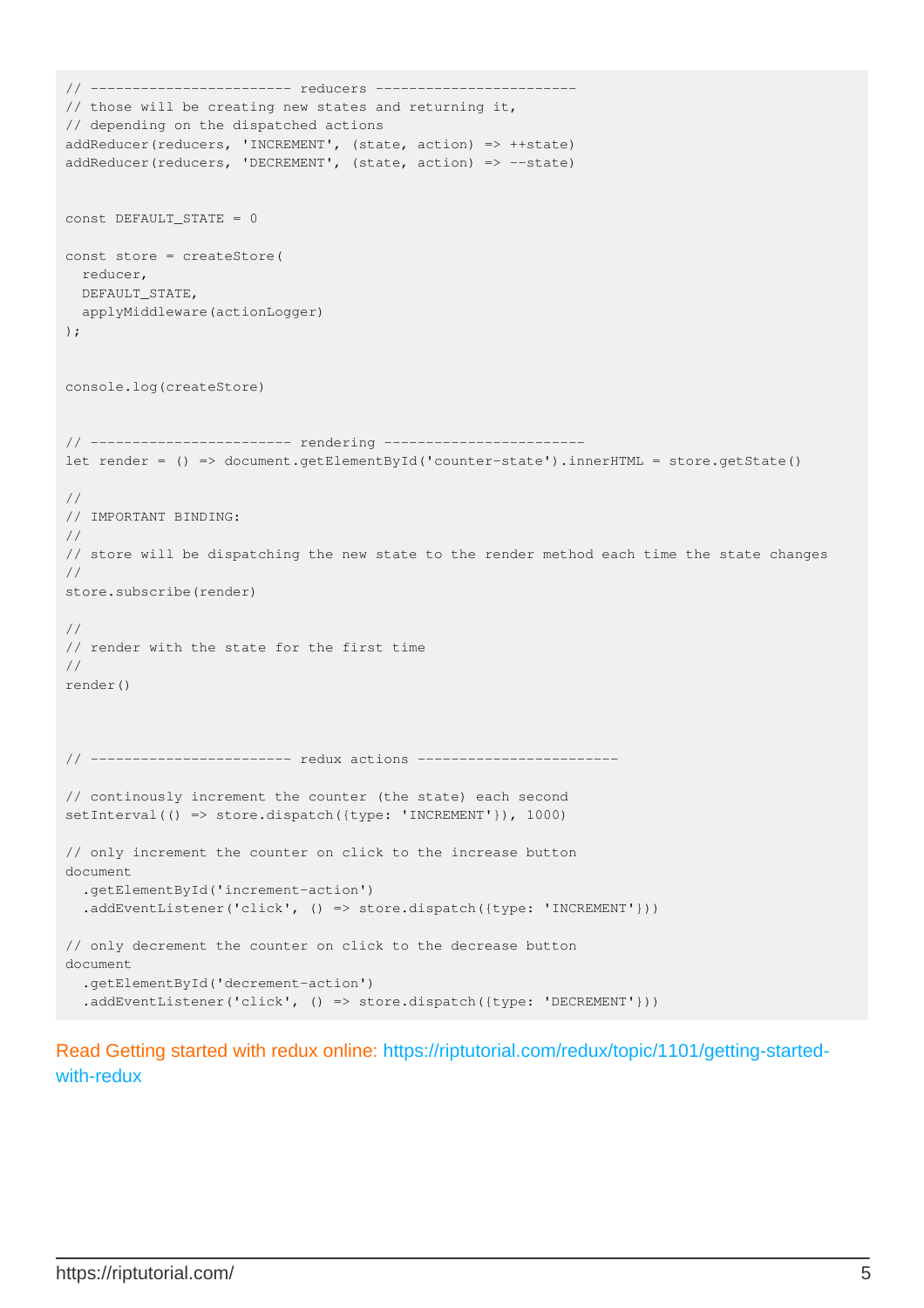# <span id="page-8-0"></span>**Chapter 2: Asynchronous Data Flow**

### <span id="page-8-1"></span>**Examples**

<span id="page-8-2"></span>**Redux-thunk: basics**

While redux itself is entirely synchronous, you can use a middleware such as redux-thunk to handle asynchronous actions.

A "thunk" is another name for a callback. It is a function that is usually passed as an argument to be called at a later time.

To use, apply the middleware to your redux store:

```
import ReduxThunk from 'redux-thunk';
const store = createStore(
    reducer,
    applyMiddleware(ReduxThunk)
);
```
This allows you to pass a thunk to dispatch instead of a plain object. The middleware will recognize the thunk and call it. The thunk takes the store's dispatch method as a parameter:

```
// an asynchronous action - "thunk"
// This will wait 1 second, and then dispatch the 'INCREMENT' action
const delayedIncrement = dispatch => setTimeout(() => {
     dispatch({
         type: 'INCREMENT'
    });
}, 1000);
// dispatch the thunk.
// note: no () as we're passing the function itself
store.dispatch(delayedIncrement);
```
<span id="page-8-3"></span>**Using redux-thunk with jQuery.ajax**

```
const loadUser = userId => dispatch => {
   dispatch({ type: 'USER_LOADING' });
     $.ajax('/users/' + userId, {
         type: 'GET',
        dataType : 'json'
     }).done(response => {
        dispatch({ type: 'USER_LOADED', user: response });
    }).fail((xhr, status, error) => {
        dispatch({ type: 'USER_LOAD_ERROR', status, error });
     });
};
```
To use, dispatch like any other action creator: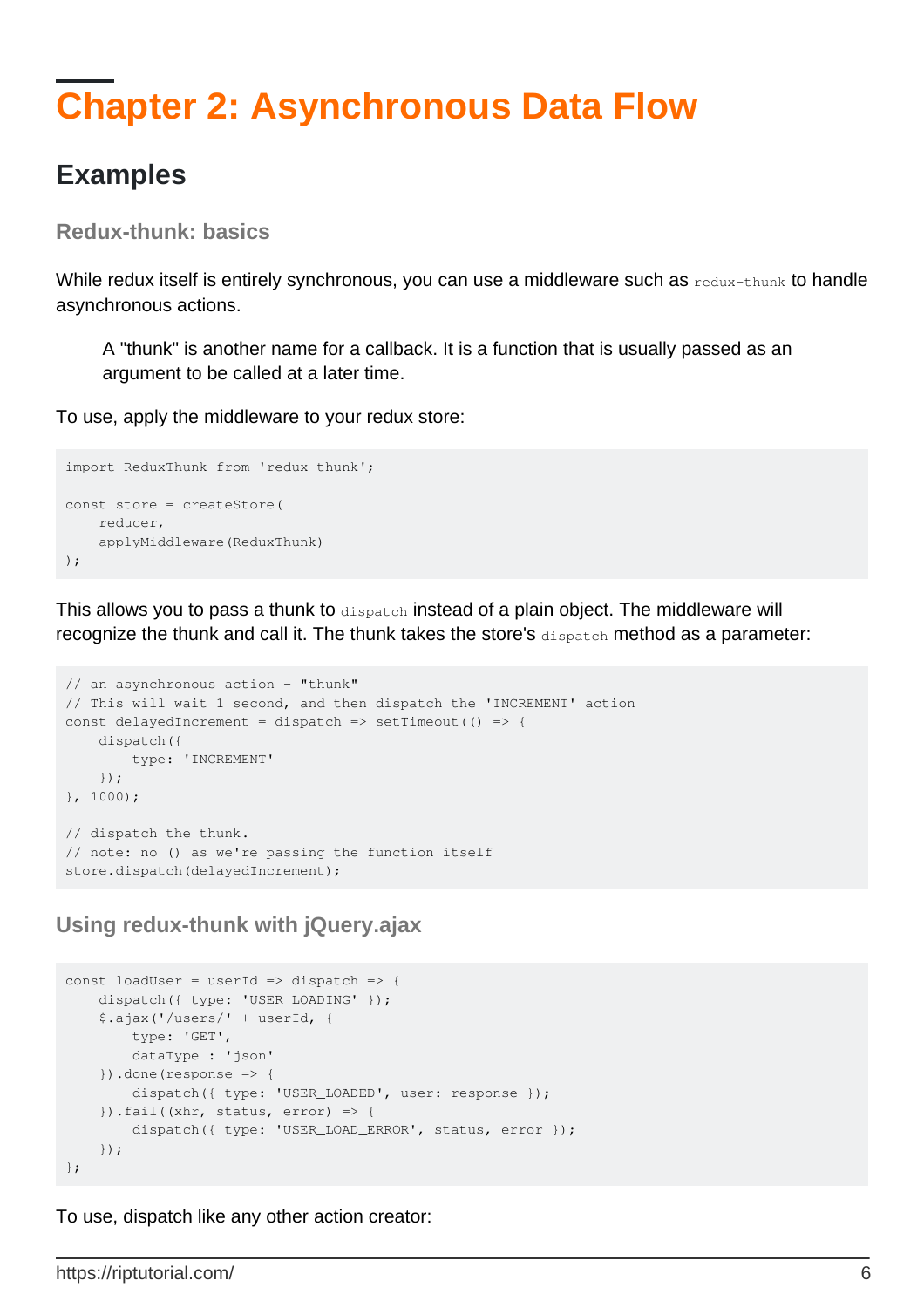store.dispatch(loadUser(123));

This will result in an initial USER\_LOADING action being dispatched, which can be used to display a loading indicator (if so desired), and after the response has been received either a USER LOADED action or USER\_LOAD\_ERROR action will be dispatched, depending on the result of the \$.ajax request.

#### <span id="page-9-0"></span>**Middleware**

When you call store.dispatch(actionObject) it is handled synchronously. I.e. reducers would be called and your store listeners would be notified, your react views would be re-rendered on each dispatched action.

Middleware is what enables you to delay dispatching or even dispatch different actions in the middle. I.e. middleware makes your asynchronous actions look synchronous.

```
const myAsyncMiddleware = (store) => {
    return (next) => {
        return (action) => {
           if(action.type === "ASYNC_ACTION") {
             setTimeout(() => {
               store.dispatch({ type: "ASYNC_ACTION_RESPONSE" });
              }, 1000);
             } else {
              return next(action);
 }
        }
     }
}
const store = createStore(
  reducer,
  applyMiddleware(myAsyncMiddleware)
);
```
#### <span id="page-9-1"></span>**Action creators**

Another approach to handling asynchrony in Redux is to use action creators. In Flux, action creators are special functions that construct action objects and dispatch them.

```
myActionCreator(dispatch) {
  dispatch({ type: "ASYNC_ACTION_START" });
 setTimeout(() => {
    dispatch({ type: "ASYNC_ACTION_END" });
   }, 1000)
}
```
<span id="page-9-2"></span>**Use custom middleware + Superagent**

This is example has extracted from [this boilerplate.](https://github.com/erikras/react-redux-universal-hot-example)

Custom middleware: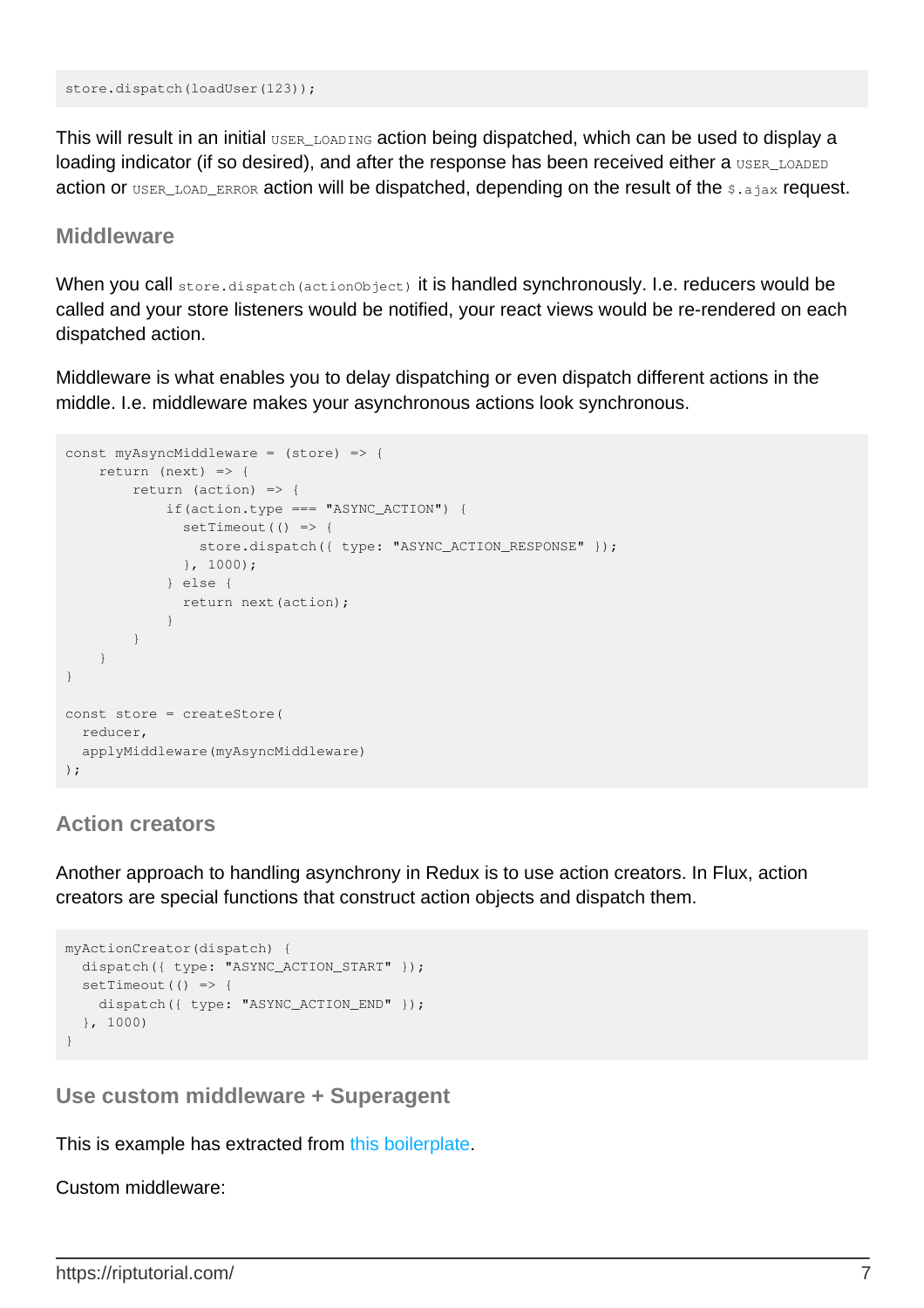```
export default function clientMiddleware() {
   return ({dispatch, getState}) => {
   return next => action => {
      if (typeof action === 'function') {
         return action(dispatch, getState);
       }
       const { promise, types, ...rest } = action; // eslint-disable-line no-redeclare
       if (!promise) {
         return next(action);
       }
       const [REQUEST, SUCCESS, FAILURE] = types;
       next({...rest, type: REQUEST});
     const client = new ApiClient();
     const actionPromise = promise(client);
       actionPromise.then(
         (result) => next({...rest, result, type: SUCCESS}),
         (error) => next({...rest, error, type: FAILURE})
      ).catch((error) => {
         console.error('MIDDLEWARE ERROR:', error);
         next({...rest, error, type: FAILURE});
       });
       return actionPromise;
    };
   };
}
```
Wrapping Superagent library for API call:

```
import superagent from 'superagent';
import config from '../config';
const methods = ['get', 'post', 'put', 'patch', 'del'];
function formatUrl(path) {
 const adjustedPath = path[0] !== '/' ? '/' + path : path;
   return adjustedPath;
}
export default class ApiClient {
   constructor(req) {
     methods.forEach((method) =>
      this[method] = (path, {theta = {}) => new Promise((resolve, reject) => {
        const request = superagent [method] (formatUrl(path));
         if (params) {
           request.query(params);
         }
         if (data) {
          request.send(data);
         }
        request.end((err, { body } = {}) => err ? reject(body || err) : resolve(body));
       }));
   }
   empty() {}
```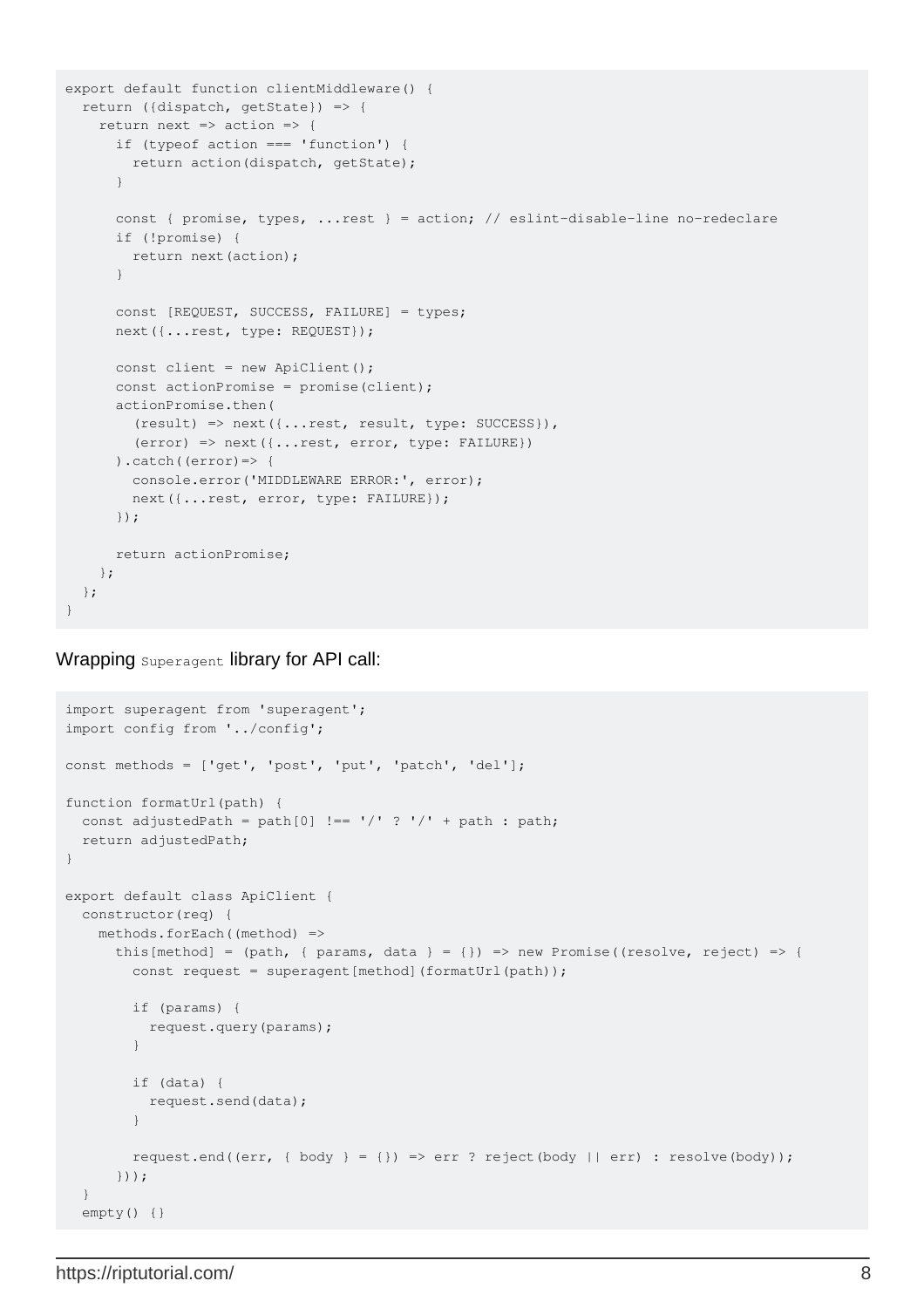}

#### <span id="page-11-0"></span>**Using redux-thunk with Promises**

```
import 'whatwg-fetch';
function checkStatus(response) {
  if (response.status >= 200 && response.status < 300) {
    return response;
   }
 const error = new Error(response.statusText);
   error.response = response;
   throw error;
}
function parseJSON(response) {
   return response.json();
}
function getJSON(endpoint, params) {
  return fetch(endpoint, params)
     .then(checkStatus)
    .then(parseJSON);
}
export function action() {
   return dispatch => getJSON('/example-endpoint')
    .then((result) \Rightarrow {
      dispatch({
        type: GET_SUCCESS,
         result,
      });
     })
    . \text{catch}((\text{error}) \Rightarrowdispatch({ type: GET_FAILURE, error });
     });
}
```
Read Asynchronous Data Flow online: [https://riptutorial.com/redux/topic/3474/asynchronous-data](https://riptutorial.com/redux/topic/3474/asynchronous-data-flow)[flow](https://riptutorial.com/redux/topic/3474/asynchronous-data-flow)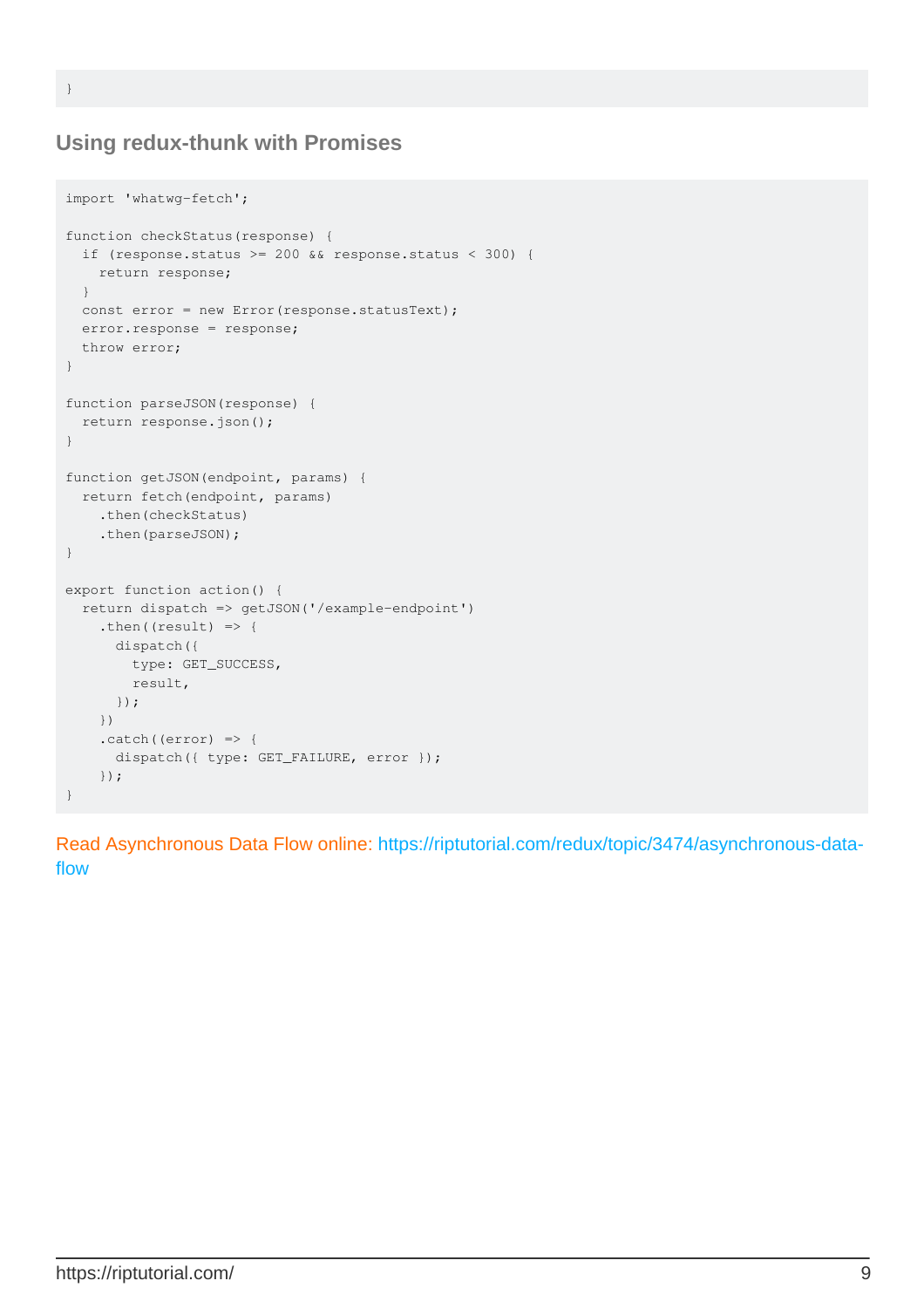# <span id="page-12-0"></span>**Chapter 3: How to link redux and react**

# <span id="page-12-1"></span>**Syntax**

- <Provider store>
- connect([mapStateToProps], [mapDispatchToProps], [mergeProps], [options])

# <span id="page-12-2"></span>**Parameters**

| <b>Argument</b> | <b>Description</b>                                      |
|-----------------|---------------------------------------------------------|
| store           | Redux store                                             |
| mapStateToProps | User provided mapping: (state, ownProps) => resultProps |

# <span id="page-12-3"></span>**Examples**

#### <span id="page-12-4"></span>**Provider**

To easily link your Redux store to your React components you can use an additional library: [react](https://github.com/reactjs/react-redux)[redux](https://github.com/reactjs/react-redux).

First, you need to wrap your app in a  $P_{\text{rovidence}}$ , which is a component that passes your store to be used by child components:

```
import { Provider } from 'react-redux';
/// ... store = createStore()
const App = () \Rightarrow ( <Provider store={store}>
    <MyComponent>
   </Provider>
)
```
#### <span id="page-12-5"></span>**Map state to properties**

After you wrapped your app into provider you can use connect function to subscribe your component to store changes and provide mapping between Redux state properties and React components' properties:

```
import { connect } from 'react-redux';
const MyComponent = ({data}) => (
   <div>{data}</div>
);
```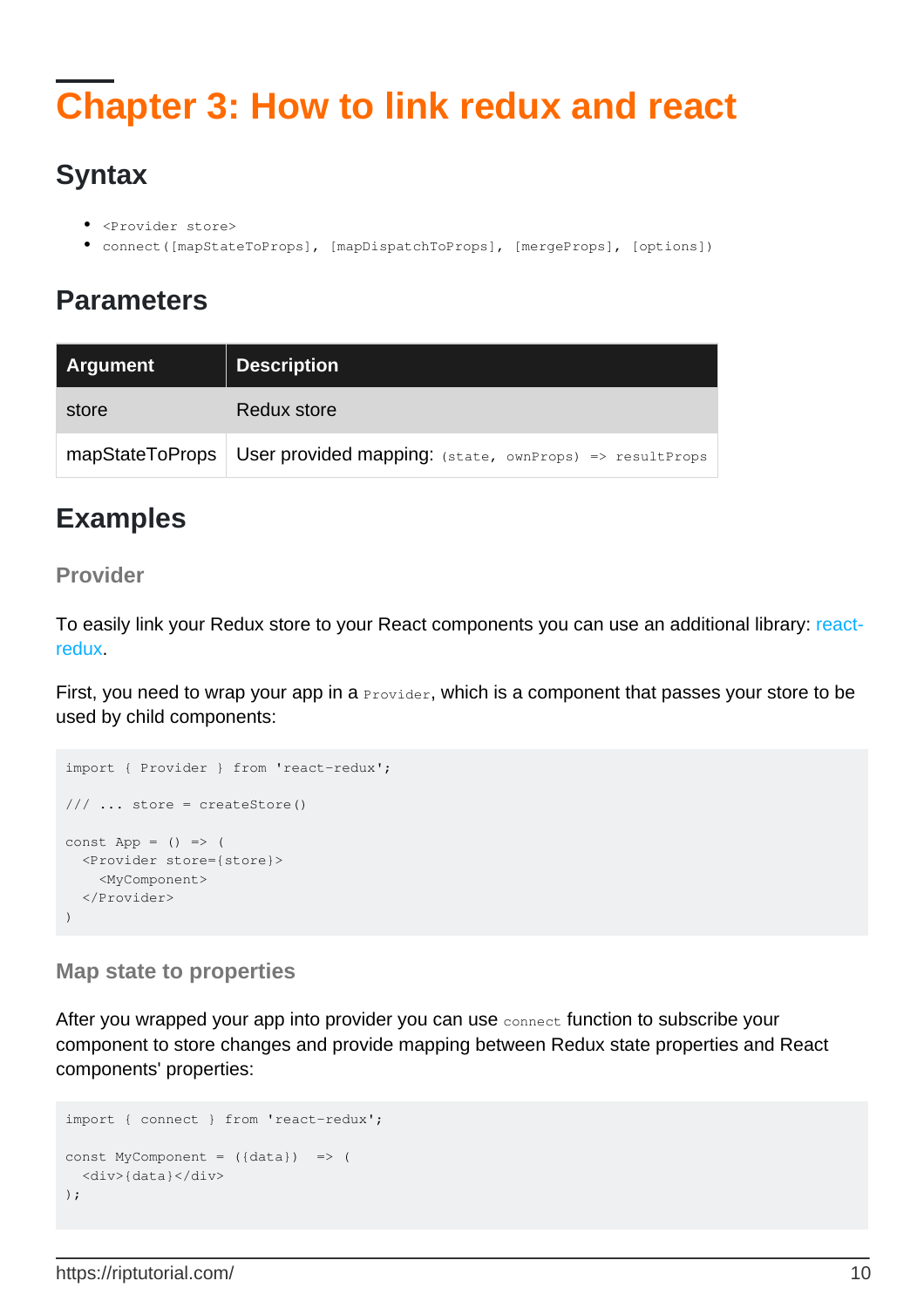```
const mapStateToProps = (state, ownProps) => ({
  data: state.myComponentData
});
connect(mapStateToProps)(MyComponent);
```
#### <span id="page-13-0"></span>**Memoizing derived data**

In your redux store you hold the raw data. Some times the raw data is all you need, but other times you need to derive new data from the raw data, often by combining parts of the raw data.

A common use case for deriving data is filtering a list of data based on a criteria, where both the list and the criteria may be changed.

The following example implements [mapStateToProps](http://www.riptutorial.com/redux/example/22579/map-state-to-properties) and filters a list of strings to keep those who match a search string, producing a new prop filteredStringList that can be rendered by a React Component.

```
// Example without memoized selectors
const mapStateToProps(state) => {
    const {stringList, searchString} = state;
    return {
       filteredStringList: stringList
          .filter(string => string.indexOf(searchString) > -1)
    };
}
```
To keep the reducers simple you should only hold the list of data and the filtering criteria in the store, which means you need to derive the data on read time (like we did in the example above).

Deriving data on read time poses two problems:

- 1. If the same data is derived many times it could compromize performance.
- 2. If the same data is needed in different components, you may find that you are duplicating the code to derive data.

The solution is to use memoized selectors that are defined only once. The React community suggests using the npm library [reselect](https://www.npmjs.com/package/reselect) to create memoized selectors. In the example below we achieve the same result as in the first example, only with memoized selectors.

```
// Create memoized selector for filteredStringList
import {createSelector} from 'reselect';
const getStringList = state => state.stringList;
const getSearchString = state => state.searchString;
const getFilteredStringList = createSelector(
    getStringList,
    getSearchString,
     (stringList, searchString) => stringList
        .filter(string => string.indexOf(searchString) > -1)
```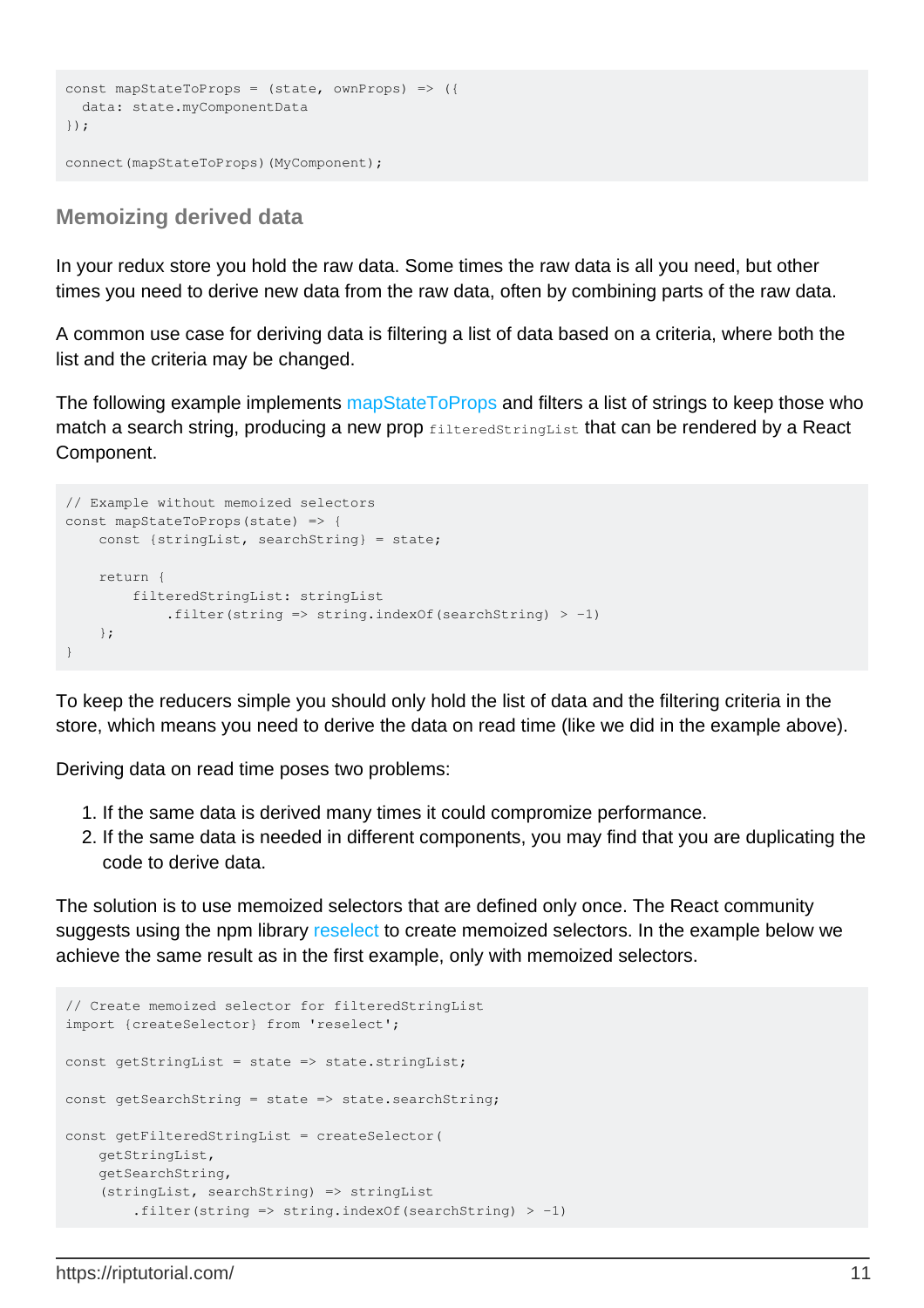```
);
// Use the memoized selector in mapStateToProps
const mapStateToProps(state) => {
    return {
        filteredStringList: getStringList(state)
     };
}
```
Note that the two first selectors get StringList and getSearchString are not memoized, because they are so simple that it would provide no performance gain. They still need to be created because we need to pass them as dependencies to createSelector, so that it knows when to reuse the memoized result and when to compute a new result.

The memoized selector will use the function passed as the last argument passed to  $\alpha$ reateSelector to compute the derived data (in our example the function that returns the filtered string list). Each time the memoized selector is called, if the dependencies are not changed since the last time it was called, (in our example stringList and searchString), the memoized selector will return the previous result, saving the time it would take recompute it.

You can think of selectors (memoized or not memoized) as getters for the store state, just like action-creators are setters.

You can find more examples on computing derived data in the [Redux documentation's recipes](http://redux.js.org/docs/recipes/ComputingDerivedData.html#computing-derived-data) [section](http://redux.js.org/docs/recipes/ComputingDerivedData.html#computing-derived-data).

Read How to link redux and react online: [https://riptutorial.com/redux/topic/6621/how-to-link-redux](https://riptutorial.com/redux/topic/6621/how-to-link-redux-and-react)[and-react](https://riptutorial.com/redux/topic/6621/how-to-link-redux-and-react)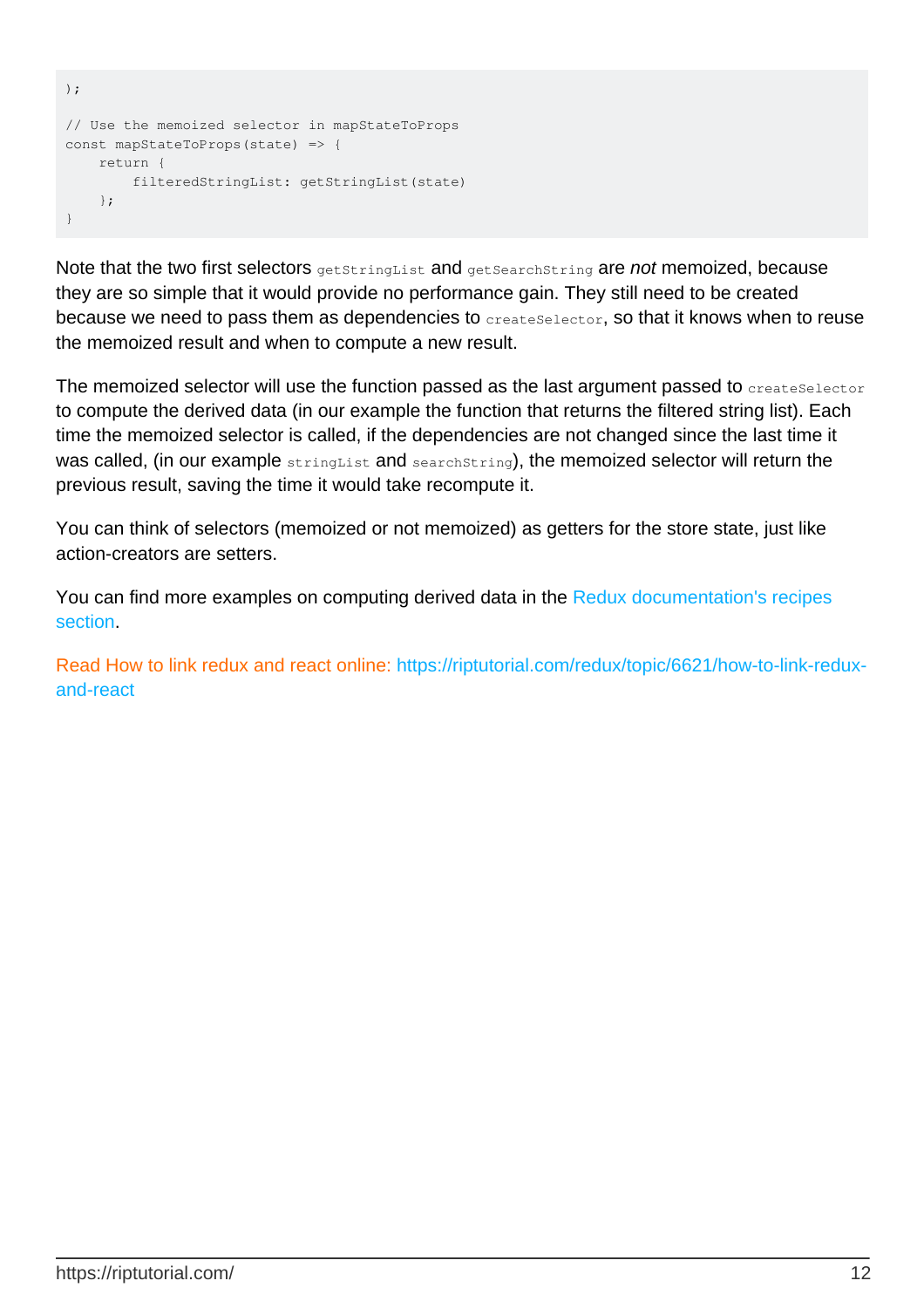# <span id="page-15-0"></span>**Chapter 4: Pure Redux - Redux without any framework**

### <span id="page-15-1"></span>**Parameters**

| <b>Paramenter   Description</b> |                                                                                                                                                           |
|---------------------------------|-----------------------------------------------------------------------------------------------------------------------------------------------------------|
| action                          | It must be an object with at least the $_{\text{type}}$ property. Any other property can be<br>passed and will be accessible within the reducer function. |

### <span id="page-15-2"></span>**Remarks**

If you're not using bundlers like Webpack and Browserify, change the first line to:

const { createStore } = Redux;

Or just call it directly from the Redux global when creating the store:

```
const store = Redux.createStore(counter);
```
# **Examples**

#### <span id="page-15-4"></span>**Full example**

#### <span id="page-15-5"></span>**index.html**

```
<button id="increment">Increment</button>
<button id="decrement">Decrement</button>
\langle p \text{ id} = "app" \rangle
```
#### <span id="page-15-6"></span>**index.js**

```
import { createStore } from 'redux';
function counter(state = 0, action) {
  switch (action.type) {
    case 'INCREMENT':
      return state + 1;
    case 'DECREMENT':
     return state - 1;
    default:
      return state;
```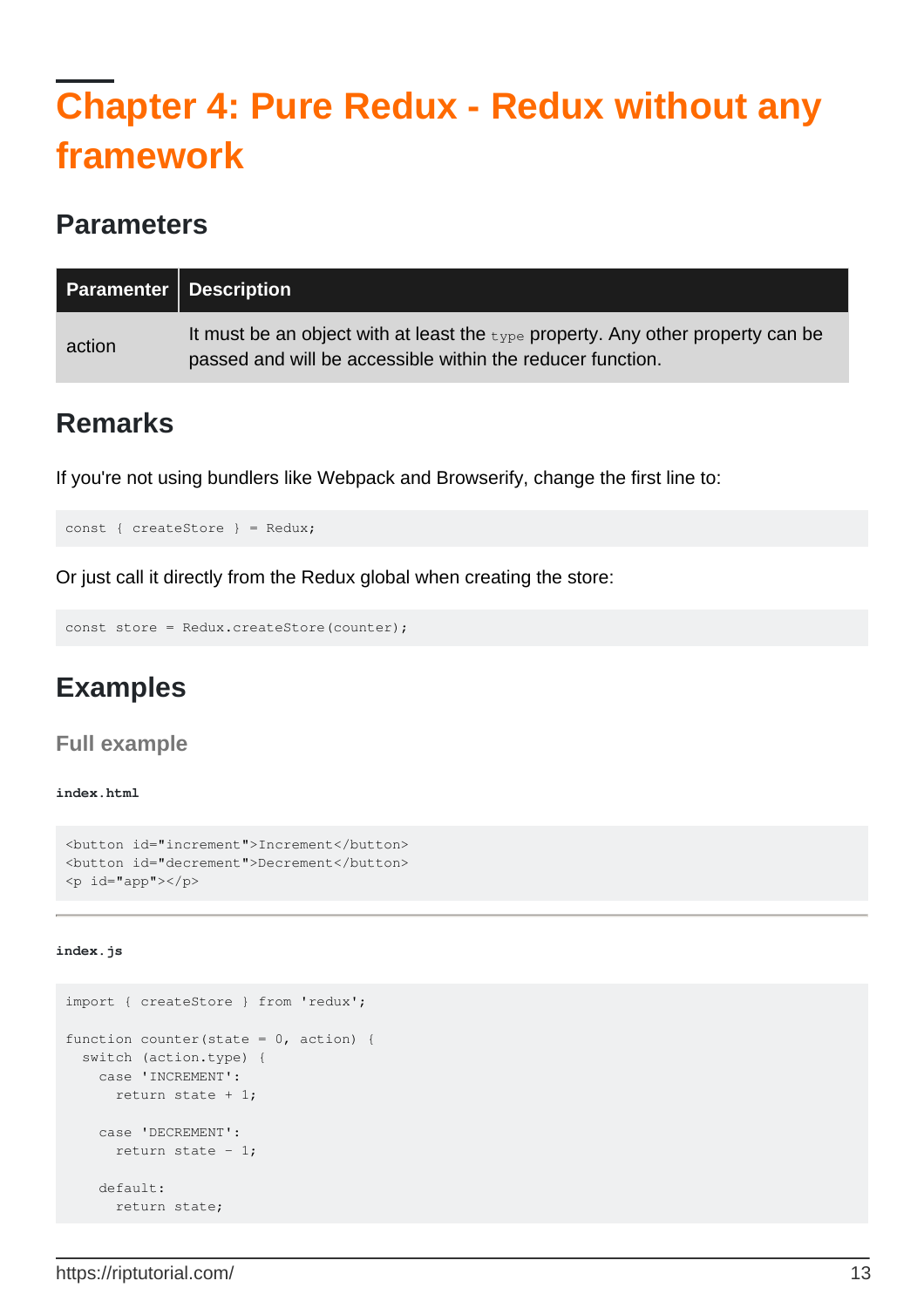```
 }
}
const store = createStore(counter);
function render() {
 const state = store.getState();
  document.querySelector('#app').innerHTML = `Counter: ${state}`;
}
const incrementButton = document.querySelector('#increment');
const decrementButton = document.querySelector('#decrement');
incrementButton.addEventListener('click', () => {
  store.dispatch({ type: 'INCREMENT' });
});
decrementButton.addEventListener('click', () => {
  store.dispatch({ type: 'DECREMENT' });
});
store.subscribe(() => {
  render();
});
render();
```
Read Pure Redux - Redux without any framework online: <https://riptutorial.com/redux/topic/4079/pure-redux---redux-without-any-framework>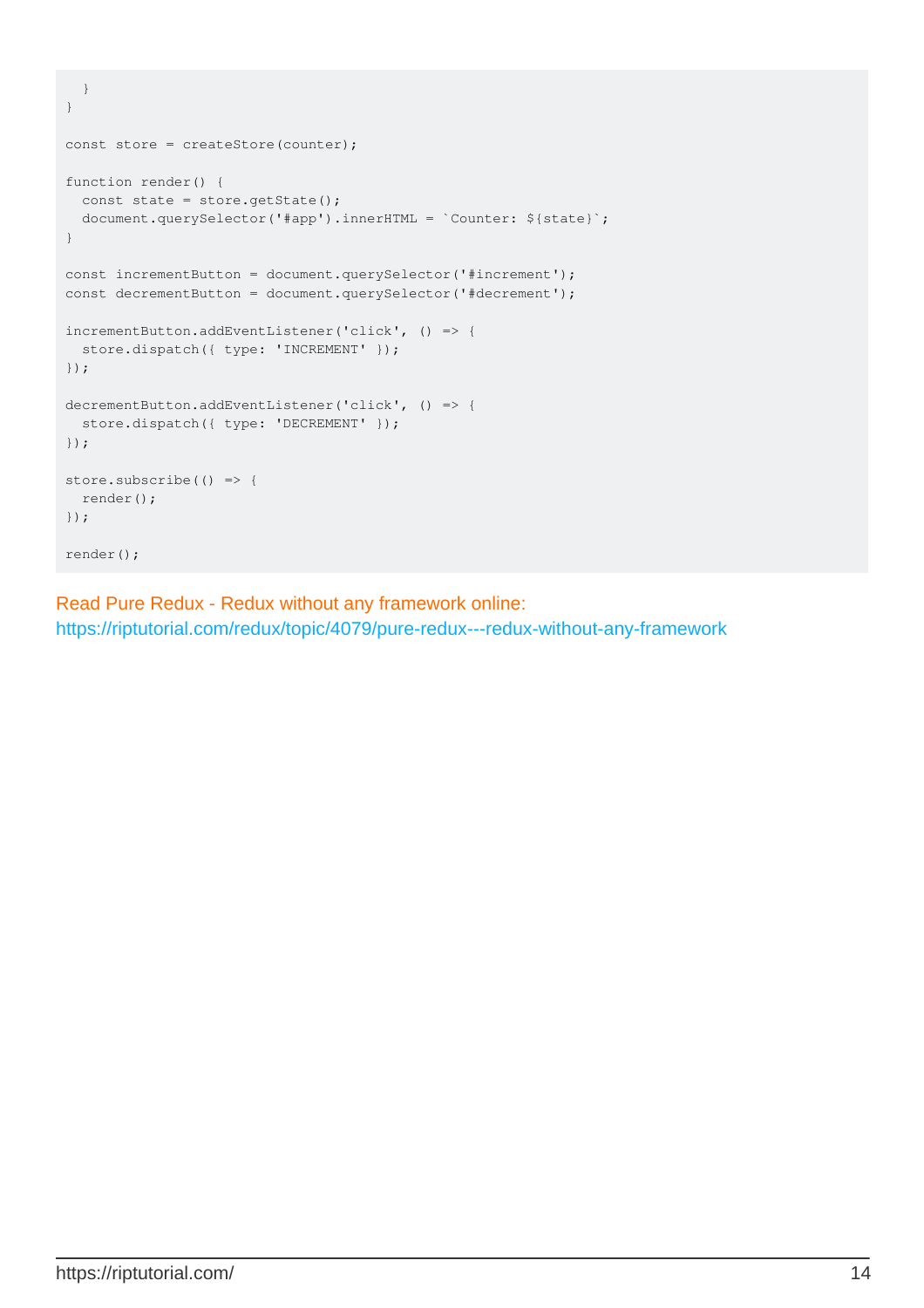# <span id="page-17-0"></span>**Chapter 5: Reducer**

### <span id="page-17-1"></span>**Remarks**

[Reducers](http://redux.js.org/docs/basics/Reducers.html) change the application state based on the actions fired.

The state is immutable, that means reducers should be pure: for the same input, you should **always** get the same output. Because of this, mutability is forbidden in reducers.

# <span id="page-17-2"></span>**Examples**

<span id="page-17-3"></span>**Basic reducer**

A basic reducer would look like this:

```
// Import the action types to recognise them
import { ACTION_ERROR, ACTION_ENTITIES_LOADED, ACTION_ENTITY_CREATED } from './actions';
// Set up a default state
const initialState = {
     error: undefined,
     entities: []
};
// If no state is provided, we take the default state
export default (state = initilState, action) => {
     // Based on the type of action received, we calculate the new state
     switch(action.type) {
         // Set the error
         case ACTION_ERROR:
            // Note that we create a new object, copy the current state into it,
             // and then we make the relevant changes, so we don't mutate the state
             return Object.assign({}, state, { error: action.error });
         // Unset any error, and load the entitites
         case ACTION_ENTITIES_LOADED:
             return Object.assign({}, state, {
                 entities: action.entities,
                 error: undefined
             };
         // Add only one entity. Again, note how we make a new entities array
         // combining the previous one with the new entity
         // instead of directly modifying it, so we don't mutate the state.
         case ACTION_ENTITY_CREATED:
             return Object.assign({}, state, {
                 entities: [action.entity].concat(state.entities)
             }):
        // If the action is not relevant to this reducer, just return the state
         // as it was before.
```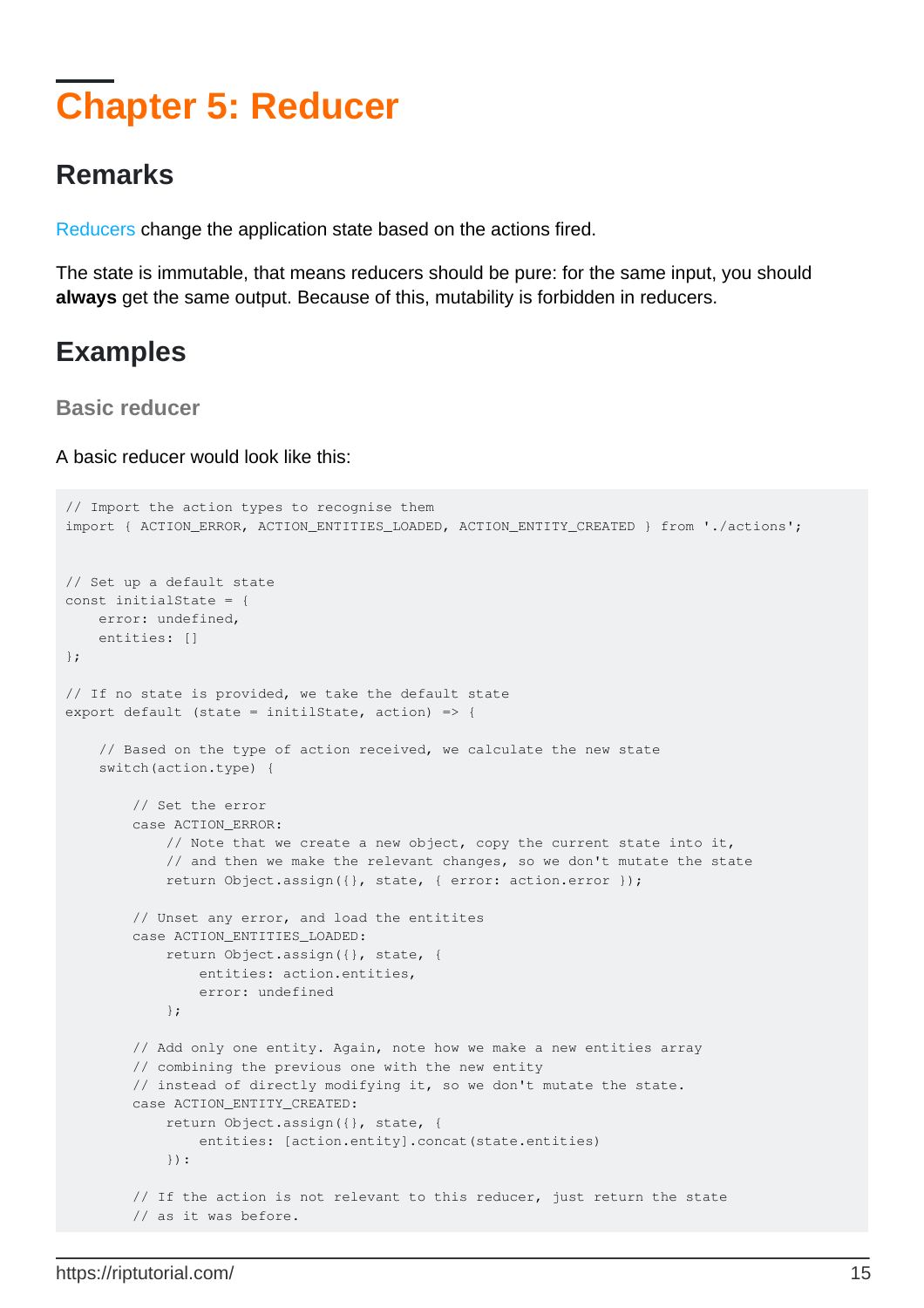```
 default:
             return state;
    }
};
```
#### <span id="page-18-0"></span>**Using Immutable**

[Immutable](https://facebook.github.io/immutable-js/) is a great library that provides us with immutable versions of widely used types of collections, such as Lists, Stacks, Maps, and more.

It simplifies the manipulation of the state and makes it easier to make pure calculations and avoid mutation.

Let's see how the Basic reducer can be rewritten using Immutable's Map and List structures:

```
import { ACTION_ERROR, ACTION_ENTITIES_LOADED, ACTION_ENTITY_CREATED } from './actions';
// Import Immutable
import Immutable from 'immutable';
// Set up a default state using a Map, a structure very similar to objects
// Note that states in Redux can be anything, not just objects
const initialState = Immutable.Map({
     error: undefined,
     entities: Immutable.List()
});
export default (state = initialState, action) => {
     switch(action.type) {
         case ACTION_ERROR:
            return state.set('error', action.error);
         case ACTION_ENTITIES_LOADED:
             return state.merge({
                 entities: Immutable.List(action.entities)
                 error: undefined
             });
         case ACTION_ENTITY_CREATED:
             return state.set('entities', state.entities.push(action.entity));
         default:
            return state;
     }
};
```
<span id="page-18-1"></span>As you may have seen, handling the immutable state gets easier using Immutable.

#### **Basic example using ES6 spread**

```
// Import the action types to recognize them
import { ACTION_ERROR, ACTION_ENTITIES_LOADED, ACTION_ENTITY_CREATED } from './actions';
```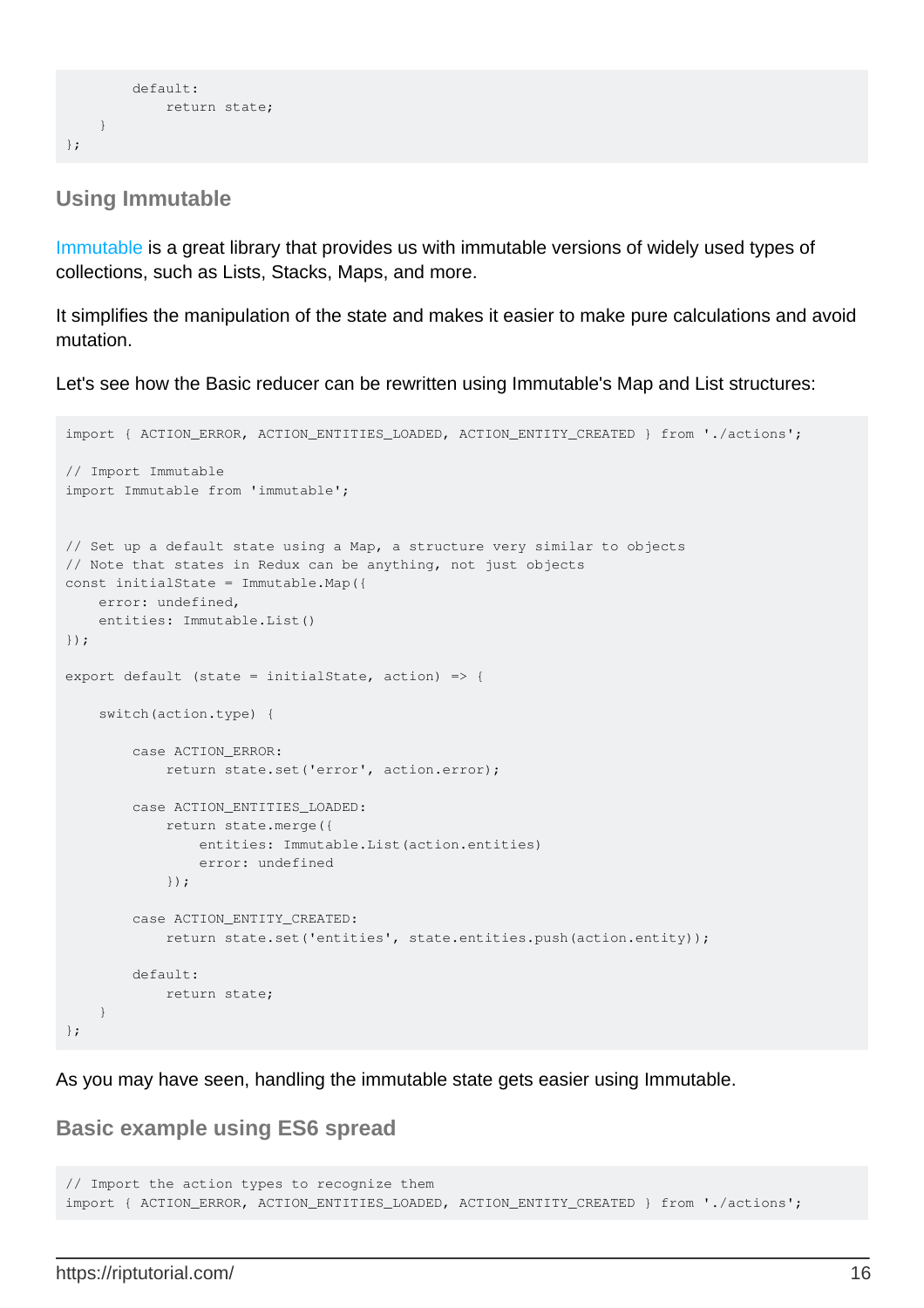```
// Set up a default state
const initialState = {
    error: undefined,
     entities: [],
     loading: true
};
// If no state is provided, we take the default state
export default (state = initialState, action) => {
     // Based on the type of action received, we calculate the new state
     switch(action.type) {
         // Set the error
         case ACTION_ERROR:
             // We will create new object with state,
             // which should be produced by error action
             return {
                 entities: [],
                 loading: false,
                 error: action.error
             };
         // Unset any error, and load the entities
         case ACTION_ENTITIES_LOADED:
             return {
                 entities: action.entities,
                 error: undefined,
                 loading: false
             };
         // Add only one entity. We will use spread operator (...) to merge
         // objects properties and to create new entity
         case ACTION_ENTITY_CREATED:
             return {
                 ...state,
                 entities: [action.entity].concat(state.entities)
             };
         // Every action is processed by each reducer,
         // so we need to return same state if we do not want to mutate it
         default:
             return state;
     }
};
```
Read Reducer online:<https://riptutorial.com/redux/topic/6615/reducer>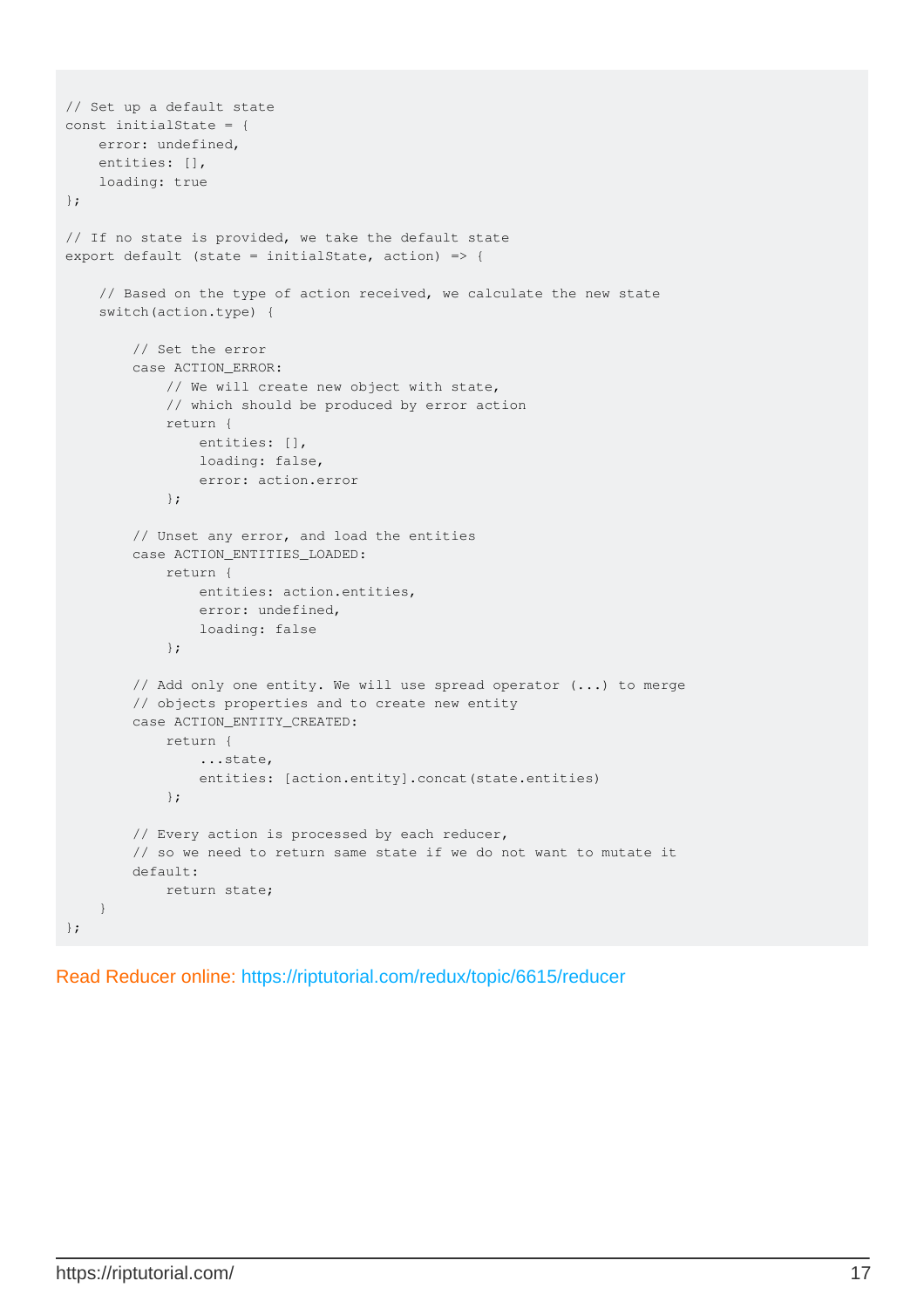# <span id="page-20-0"></span>**Chapter 6: Testing Redux apps**

### <span id="page-20-1"></span>**Examples**

<span id="page-20-2"></span>**Redux + Mocha**

Redux is very functional, so unit testing is very straightforward.

#### Action creator:

```
export function showSidebar () {
  return {
    type: 'SHOW_SIDEBAR'
   }
}
```
#### Action creators unit test:

```
import expect from 'expect'
import actions from './actions'
import * as type from './constants'
describe('actions', () => {
  it('should show sidebar', () => {
    const expectedAction = {
      type: type.SHOW_SIDEBAR
     }
    expect(actions.showSidebar()).toEqual(expectedAction)
   })
})
```
#### <span id="page-20-3"></span>**Testing a Redux store with Mocha and Chai**

```
import { expect } from 'chai';
import { createStore } from 'redux';
describe('redux store test demonstration', () => {
   describe('testReducer', () => {
     it('should increment value on TEST_ACTION', () => {
       // define a test reducer with initial state: test: 0
      const testReducer = (state = { test: 0 }, action) => {
        switch (action.type) {
          case 'TEST_ACTION':
            return { test: state.test + 1 };
          default:
            return state;
        }
       });
       // create a redux store from reducer
      const store = createStore(testReducer);
       // establish baseline values (should return initial state)
```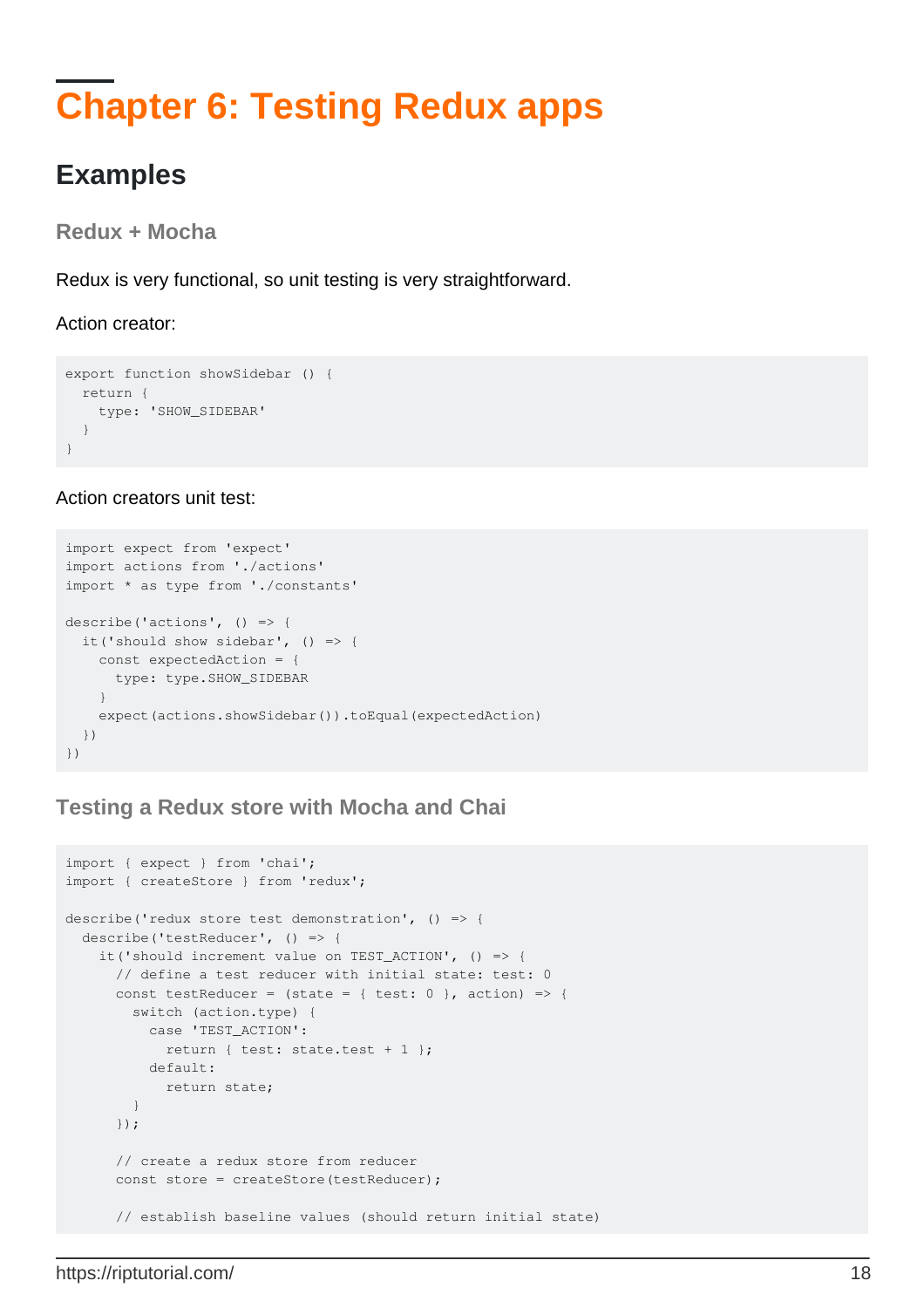```
 expect(store.getState().test).to.equal(0);
      // dispatch TEST_ACTION and expect test to be incremented
      store.dispatch({ type: 'TEST_ACTION' });
       expect(store.getState().test).to.equal(1);
       // dispatch an unknown action and expect state to remain unchanged
       store.dispatch({ type: 'UNKNOWN_ACTION' });
       expect(store.getState().test).to.equal(1);
     });
   });
});
```
Read Testing Redux apps online: <https://riptutorial.com/redux/topic/4059/testing-redux-apps>